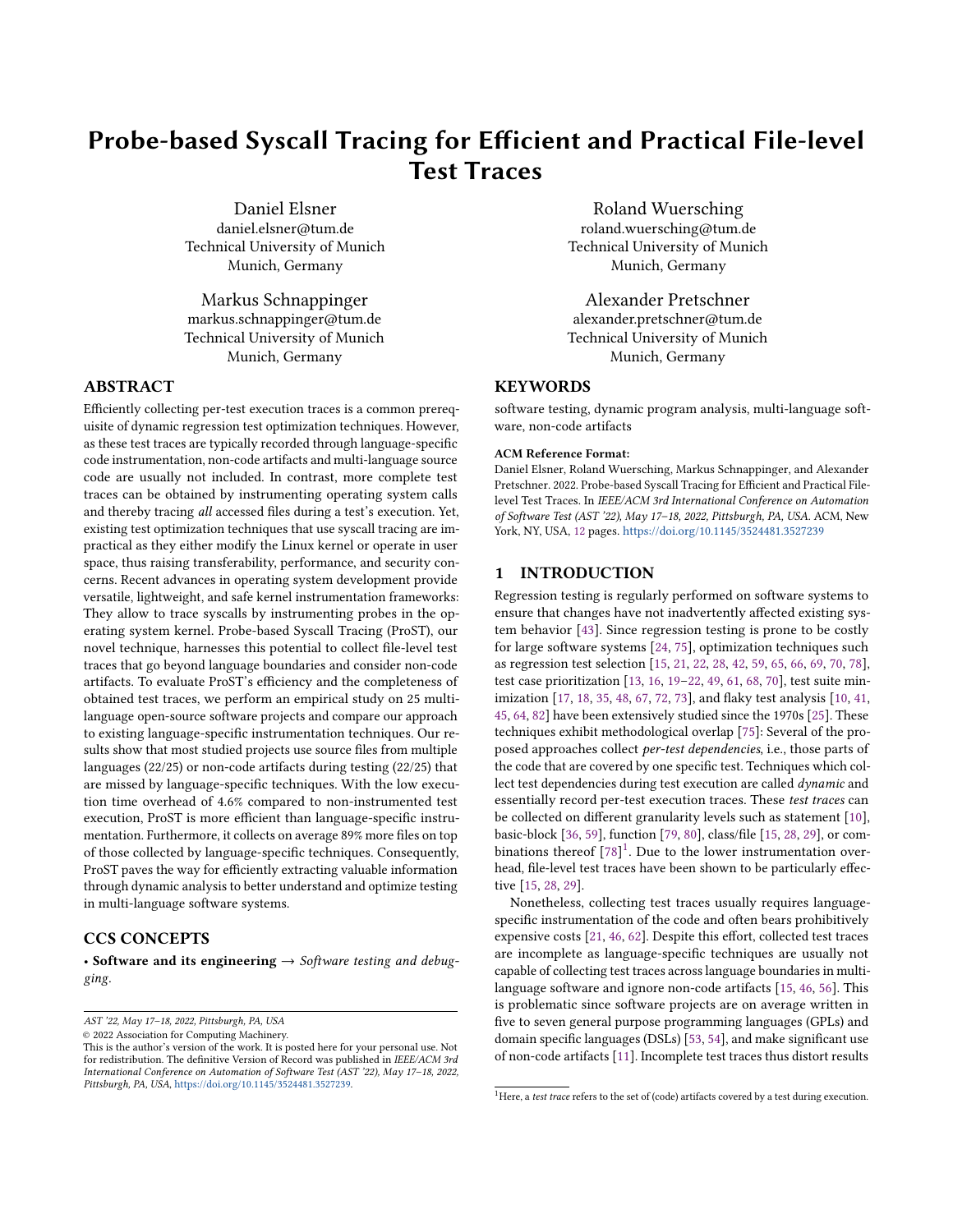of test optimization techniques and pose non-negligible threats to supposedly safe regression test selection [\[81\]](#page-11-21).

Celik et al. [\[15\]](#page-10-2) propose a different approach to obtain test traces: They collect the set of per-test dependencies by intercepting process- and file-related system calls during test execution. While they are able to extract more complete file-level test traces and achieve language inter-operability, their technique is arguably impractical, as it requires tainting the Linux kernel to run in kernel space. This raises concerns regarding transferability (e.g., what about closed-source operating systems), maintainability (e.g., every kernel release may break it), and security (e.g., risk of corrupting the kernel). Alternative, less intrusive approaches that operate in user space are too inefficient to be considered as cost-effective [\[15\]](#page-10-2).

In this paper, we propose a different approach, Probe-based Syscall Tracing (ProST), for obtaining file-level test traces which include multi-language source files and non-code artifacts. In contrast to prior approaches, ProST harnesses modern kernel instrumentation frameworks that allow tracing relevant syscalls by instrumenting probes in the operating system kernel. These frameworks are versatile, lightweight, and operate in safe execution environments inside the kernel. Therefore, they are already used for performance analyses in production systems at Netflix and Facebook, among others [\[30,](#page-10-23) [33\]](#page-10-24).

To provide an empirical view on the state-of-the-art in testing multi-language software, we first performed a motivating study and empirically investigated how non-code artifacts and source files are accessed during testing. We investigated 25 open-source projects with a combined size of >18<sup>M</sup> physical lines of code (LOC). We find that 24 of the analyzed multi-language projects do indeed access source files from multiple programming languages (22/25) or non-code artifacts during testing (22/25), which are missed by language-specific instrumentation. This emphasizes the need for more complete test traces.

We then applied our technique ProST in these projects to empirically evaluate efficiency, on the one hand, and the increased completeness of file-level test traces when compared to languagespecific code instrumentation, on the other hand. Our results show that while ProST has a low execution time overhead of 4.6% added to non-instrumented test execution, it collects on average 89% more files on top of those covered by language-specific instrumentation techniques. These encouraging results show that ProST is an efficient and more effective approach to recording test traces—the overhead introduced by the language-specific instrumentation is slightly higher at 7.4%. Finally, to demonstrate the practicality of ProST, we implemented it for Windows, Linux, and macOS and report differences in the experimental results.

ProST can be used to analyze multi-language software systems and enables advances in regression test optimization. In fact, we are already using test traces collected with ProST for regression test selection in a large-scale (>20<sup>M</sup> LOC) multi-language software inside Windows environments at our industry partner IVU Traffic Technologies<sup>[2](#page-1-0)</sup>.

In summary, our contributions are as follows:

- Empirical pre-study: Evidence that multi-language software projects do indeed access source files of multiple programming languages and non-code artifacts during testing.
- Novel approach: A practical approach for obtaining filelevel test traces from system calls through probe-based kernel instrumentation. Contrary to prior Linux-only syscall tracing approaches, we implement ProST as an analysis tool that currently supports the operating systems Windows, Linux, and macOS.
- Comparative evaluation: Demonstration of ProST's efficiency and effectiveness by comparing its overhead and test trace completeness to language-specific instrumentation techniques.

# <span id="page-1-1"></span>2 RELEVANCE OF THE PROBLEM: MOTIVATING STUDY

Studies by Mayer et al. in 2015 [\[53\]](#page-11-19) and 2017 [\[54\]](#page-11-20) found that software projects are on average written in five to seven GPLs and DSLs, making multi-language programming "a factor which must be dealt with in tooling and when assessing development and maintenance" [\[53\]](#page-11-19). The authors statically analyzed open-source software repositories and interviewed software developers for issues during multi-language development. Similarly, Bigliardi et al. [\[11\]](#page-10-22) statically analyzed open-source repositories for non-code software artifacts. They found that, on average, almost 50% of files in a software project are non-code artifacts. Moreover, in the set of 21 open-source projects analyzed by Shi et al. [\[69\]](#page-11-5) on average 7.5% of commits contain non-code changes that are relevant for testing.

While testing appears to be especially challenging with the existence of cross-language links [\[54\]](#page-11-20), there is no empirical evidence of whether multi-language software projects actually make use of such cross-language links during testing. However, if (1) software is often tested across language boundaries, or (2) tests frequently operate on non-code artifacts, the need to collect test traces across boundaries arises. To motivate our main study and validate the relevance of the problem at hand, we first investigate the motivating research questions (MRQs):

- MRQ<sub>1</sub>: How commonly do projects test across language boundaries and which combinations of GPLs and DSLs are most frequently observed?
- MRO<sub>2</sub>: How commonly do projects access non-code artifacts during testing and which file extensions are most frequent?

To answer these questions, we analyze popular open-source multi-language software projects as described in the following.

# 2.1 Project Selection

In this study, we collect test traces by monitoring file accesses. However, traces must only be collected during testing activities. Hence, it is crucial to clearly separate the build process from the testing process. To keep the manual effort at a reasonable level, we limit ourselves to projects using Maven as their build management tool. Its unified build lifecycle allows to separate building from testing [\[6\]](#page-10-25). In addition, Maven is considered frequently in related literature and provides a large ecosystem of readily available analysis and instrumentation tools [\[15,](#page-10-2) [50\]](#page-10-26). Considering only Maven projects will most likely result in projects that use at least

<span id="page-1-0"></span> $2$ IVU Traffic Technologies is a leading provider of public transport software solutions.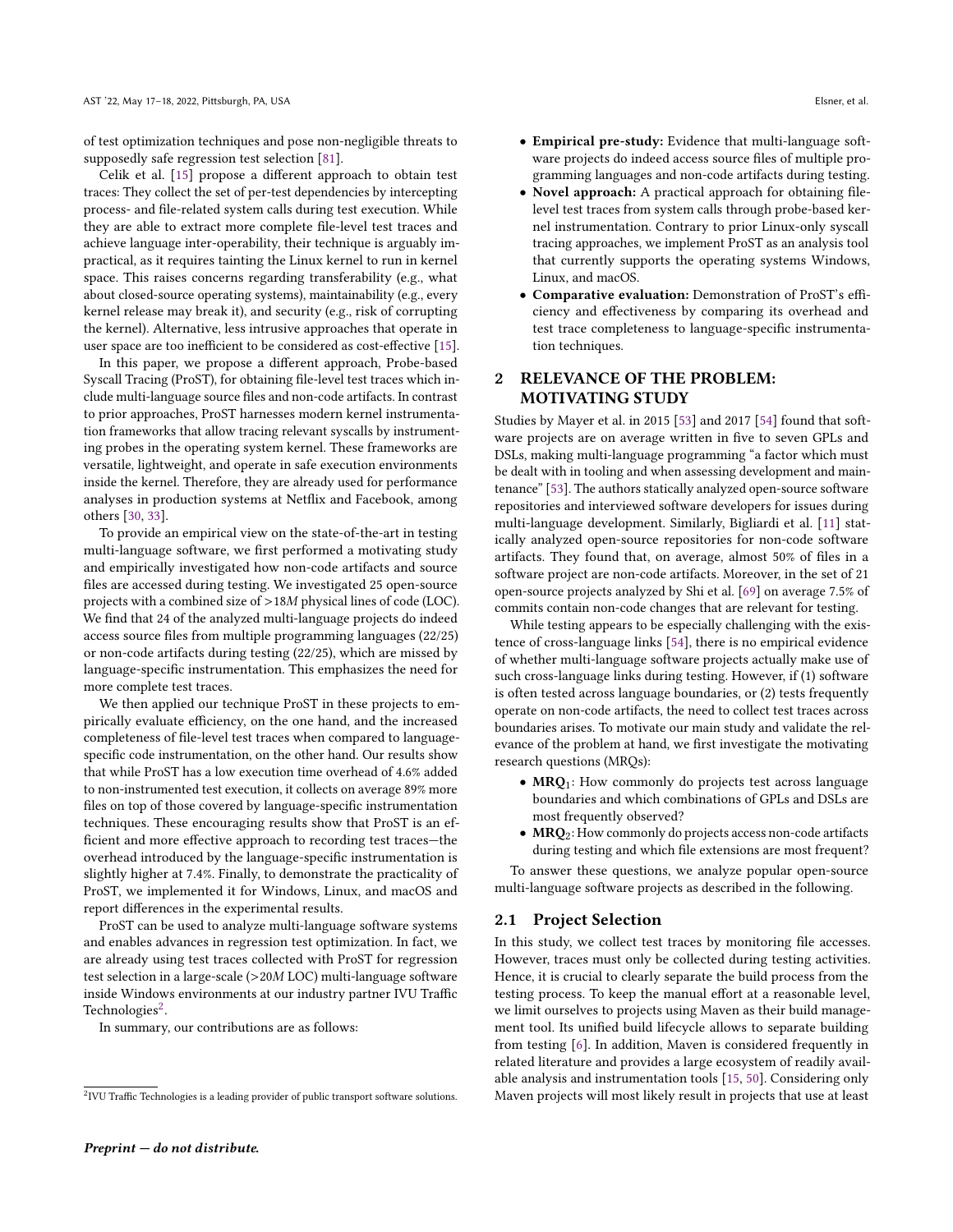one GPL from the Java Virtual Machine (JVM) ecosystem (e.g., Java, Groovy, Scala, or Kotlin). Yet, analyzing such projects is particularly interesting, given that most existing regression testing research also targets Java [\[27\]](#page-10-27). We query GitHub's application programming interface  $\rm{(API)}^3$  $\rm{(API)}^3$  to find relevant open-source projects for our study. Eventually, all projects in our sample satisfy the following requirements:

- Real-world project: The project is an actual software library, framework, or application or a combination thereof. We exclude pure demo or example projects.
- Popularity and active development: The project repository on GitHub has at least 100 stars and commit activity within the last year was observed.
- Multi-language project: At least two GPLs are found in the repository with all JVM-based languages counting as one instance. We distinguish between DSL and GPL in this case, to study actual multi-language projects, which excludes projects that only use additional languages for build, documentation, or, in general, auxiliary purposes (e.g., project website, or release and smoke test scripts).
- Buildable and testable: The project uses the Maven build system and is separately buildable and testable on Ubuntu 20.04.
- Testing frameworks: To limit manual interference and to ensure consistent control of test execution and analysis of test reports, we only include projects that use Maven's testing plugins Surefire [\[7\]](#page-10-28) and Failsafe [\[51\]](#page-11-22), and the JUnit framework [\[38\]](#page-10-29).
- English project documentation: The project documentation is available in English, which facilitates understandability and reproducibility.

Not all of these requirements can be automatically checked for and GitHub's API does not provide capabilities to query for Maven projects only. Hence, to obtain 25 valid projects that meet the outlined requirements, we manually inspected the 114 most popular projects with a pom.xml file as retrieved via the GitHub API. The reproduction package contains analysis scripts, the list of GitHub projects and, if required, an explanation why a project was not included in the final set of projects $\rm ^4.$  $\rm ^4.$  $\rm ^4.$  Table [1](#page-2-2) summarizes those reasons for project exclusion. Notably, it is not uncommon that only roughly one out of five open-source projects is usable in studies that perform dynamic program analysis [\[69\]](#page-11-5).

<span id="page-2-2"></span>Table 1: Reasons for project exclusions with frequencies

| <b>Reason for exclusion</b> | Frequency |  |  |
|-----------------------------|-----------|--|--|
| Not English                 | 27        |  |  |
| Not multi-language          | 24        |  |  |
| Not buildable and testable  | 22        |  |  |
| No tests                    | 8         |  |  |
| Not JUnit/Surefire/Failsafe | 5         |  |  |
| Demo/Example project        | 2         |  |  |
| No activity                 | 1         |  |  |

<span id="page-2-1"></span><span id="page-2-0"></span><sup>3</sup>GitHub REST API: <https://docs.github.com/en/rest> <sup>4</sup>Reproduction package [\[23\]](#page-10-30)

Table [2](#page-3-0) lists the final set of 25 projects together with the revision used in our study and their size (in physical LOC as measured with scc [\[12\]](#page-10-31)). In total, the study corpus accounts for >18<sup>M</sup> LOC and represents a variety of domains, developer groups, and project sizes.

# <span id="page-2-3"></span>2.2 Experiment Execution

As some projects require globally installed software packages (e.g., the GNU Compiler Collection), a specific Java Development Kit (JDK) version, a Docker daemon for running tests against a containerized database, or certain command line flags, we manually created two shell scripts for each project, one for building (build.sh), and one for testing the project (test.sh). The execution of the tests was embedded into the tool strace [\[5\]](#page-10-32). Although strace is a Linux-only system call tracing tool that operates in user-space and thus induces high overhead [\[15,](#page-10-2) [83\]](#page-11-23), it suffices for the sake of this motivating study. Using strace, we log all open and openat system calls for the shell process executing test.sh into a log file and transitively follow all spawned child processes.

During the analysis of all accessed files, we excluded (1) log and temporary files generated by the build or testing framework, and (2) files that are not located below the project directory, the /usr/local directory (contains e.g., self-compiled C libraries), or the local Maven repository. We exclude such files as they are related to the execution environment (i.e., JDK or operating system) and thus not under immediate control of the developer. For instance, just because the executing JVM uses a system library implemented in a different language does not make the test cross-language. We then identified the used DSLs and GPLs via their corresponding file extensions by using the definitions for GPL and DSL from Mayer et al.'s taxonomy for cross-language links [\[52\]](#page-11-24): Languages which can be used to write "arbitrary application code" [\[52\]](#page-11-24) are considered as GPLs (e.g., Java, C/C++, or JavaScript), whereas DSLs have a distinct application area. Examples for DSLs are HTML for UI specification or SQL for querying databases, but also configuration formats such YAML, JSON, XML, or Java-Properties (.properties). All other extensions such as .csv or .txt are considered as non-code artifacts.

# <span id="page-2-4"></span>2.3 Results

Table [2](#page-3-0) shows the number of test classes and test methods that were executed during testing. The rightmost three columns of the table show the results of the file access analysis. Each accessed file is only counted once to not distort results due to commonly loaded configuration files or setup classes.

During testing, 22 (88%) projects access files of more than one programming language: 20 (80%) projects use at least one DSL and 8 (32%) use more than one GPL. On average, the studied projects access more than 4 distinct programming language file extensions (DSL or GPL). The three most common GPL/DSL and GPL/GPL combinations are Java/XML (18), Java/Properties (14), Java/JSON (9), and Java/JavaScript (5), Java/ $C/C++$  (4), Java/Python (2), respectively. This confirms static analysis results from prior multilanguage research [\[11,](#page-10-22) [53,](#page-11-19) [54\]](#page-11-20). Moreover, it empirically manifests the necessity of test traces that also capture file accesses across language boundaries, since 88% of the studied multi-language projects would otherwise have incomplete test traces.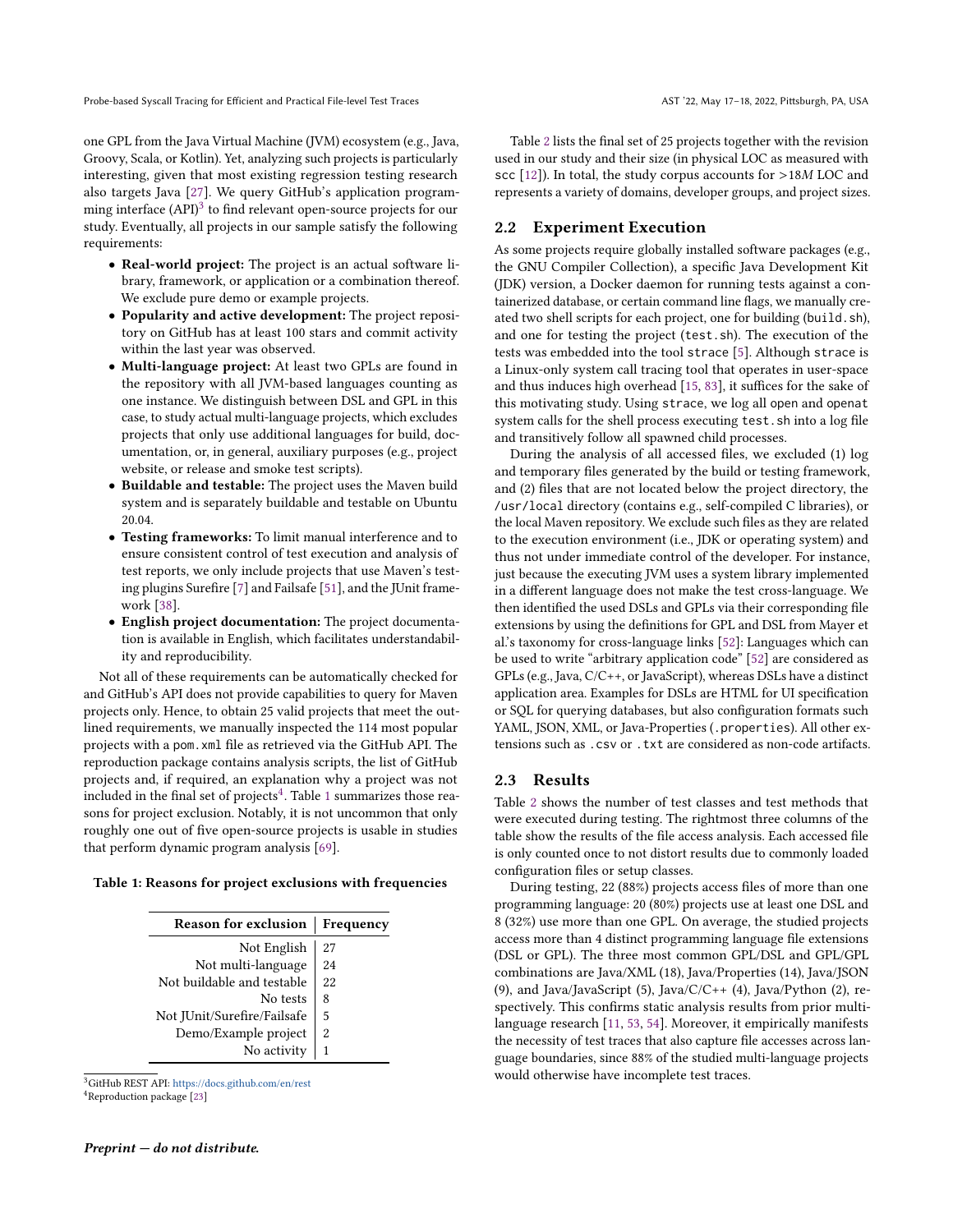<span id="page-3-0"></span>Table 2: Projects used in the empirical pre-study. The rightmost three columns of the table show the measured distinct accessed file extensions during the execution of the projects' tests.

| Project                  | <b>SHA</b>      | <b>LOC</b> | #Files | #Test classes | #Test methods | Distinct file extensions during testing |                |                |
|--------------------------|-----------------|------------|--------|---------------|---------------|-----------------------------------------|----------------|----------------|
|                          |                 |            |        |               |               | #Non-code                               | #DSLs          | #GPLs          |
| anserini                 | ed57c3fb        | 6,086,489  | 981    | 137           | 462           | 40                                      | 3              | 1              |
| cometd                   | 00db4aca        | 123,530    | 681    | 209           | 1,120         | $\mathbf{1}$                            | $\overline{2}$ | $\overline{2}$ |
| consulo                  | 0d1ecce2        | 1,990,244  | 15,705 | 152           | 770           | $\mathbf{1}$                            | $\mathbf{1}$   | 1              |
| enunciate                | 866b50b2        | 181,003    | 1.311  | 17            | 56            | 3                                       | 6              |                |
| fess                     | 23e17bef        | 357,220    | 1.744  | 58            | 202           | $\overline{4}$                          | 5              | 1              |
| graphwalker-project      | 60d07c01        | 334,273    | 650    | 96            | 435           | $\overline{4}$                          | 3              |                |
| guacamole-client         | 002cfded        | 202,865    | 1,580  | 13            | 38            | $\Omega$                                | $\Omega$       |                |
| hopsworks                | f6539935        | 355,920    | 2.163  | 19            | 173           | $\mathbf{1}$                            | $\mathbf{1}$   | 1              |
| incubator-streampipes    | 4de5956b        | 185,193    | 2.745  | 57            | 140           | $\mathbf{1}$                            | $\Omega$       | 1              |
| <b>IPED</b>              | 41e9632f        | 296,302    | 1,436  | 22            | 58            | $\mathbf{1}$                            | $\mathbf{0}$   | $\overline{2}$ |
| joyqueue                 | a88914c5        | 333,963    | 2.881  | 47            | 105           | $\Omega$                                | $\mathbf{1}$   | $\mathbf{1}$   |
| jzmq                     | 00e699ef        | 203.742    | 1,563  | 12            | 80            | $\overline{2}$                          | $\Omega$       | $\overline{2}$ |
| languagetool             | 5a553989        | 2,361,342  | 2.814  | 576           | 1,283         | 12                                      | $\overline{4}$ | 1              |
| lavagna                  | dc3a01a5        | 117,429    | 1,518  | 61            | 486           | 3                                       | $\overline{4}$ | 1              |
| openmeetings             | feb25454        | 171,419    | 1,025  | 77            | 286           | 16                                      | $\overline{4}$ | $\overline{2}$ |
| primefaces               | 5b548c59        | 1,951,938  | 5,350  | 42            | 439           | $\overline{2}$                          | $\overline{2}$ | $\mathbf{1}$   |
| psi-probe                | 19f74553        | 80,701     | 655    | 123           | 254           | $\Omega$                                | 3              | 1              |
| redpen                   | 87502989        | 72,900     | 358    | 105           | 1,126         | 3                                       | $\overline{2}$ | 2              |
| searchcode-server        | <b>b6188ced</b> | 95,872     | 428    | 46            | 390           | 17                                      | $\theta$       | $\mathbf{1}$   |
| servicecomb-java-chassis | 9f90bcdf        | 307,463    | 3.600  | 601           | 2,928         | 8                                       | 7              | -1             |
| servicecomb-pack         | 441a6adc        | 74,267     | 849    | 61            | 285           | $\overline{2}$                          | $\overline{4}$ | 1              |
| sonar-php                | 16f4c41c        | 1,029,242  | 7.843  | 545           | 1,322         | 3                                       | $\overline{2}$ | 2              |
| steady                   | b78e2b27        | 373,942    | 2.274  | 96            | 336           | 20                                      | 5              | 3              |
| tinkerpop                | dca51406        | 525,289    | 8,462  | 377           | 29,000        | 11                                      | 5              | $\overline{c}$ |
| webprotege               | 3b2f18d9        | 344,394    | 4,682  | 621           | 4,397         | 2                                       | 3              | $\mathbf{1}$   |

\* Projects having non-code artifacts, projects having DSLs, projects having more than one GPL in their test trace.

 $MRQ<sub>1</sub>$  We find that in 88% of the multi-language projects we studied, tests access source files of multiple programming languages. The most common GPL/GPL and GPL/DSL combinations are Java/JavaScript and Java/XML.

In addition, 22 (88%) out of the 25 projects use non-code artifacts during their test execution. On average, a project accesses more than 6 distinct non-code artifact file extensions, where the most common extensions are .txt  $(12)$ , .csv  $(5)$ , and .zip  $(5)$ . Again, these results show that in order to provide reliable insights, test traces must reflect this state-of-practice and take non-code artifacts into account.

 $MRQ<sub>2</sub>$  We find that in 88% of the multi-language projects we studied, tests access non-code artifacts. The most commonly accessed non-code artifacts are . txt files.

#### PROBE-BASED SYSCALL TRACING FOR  $\mathbf{a}$ **FILE-LEVEL TEST TRACES**

Multi-language software requires complete test traces that include cross-language links and non-code artifacts. This can be achieved using system call tracing. However, existing system call tracing approaches are impractical, which motivates our proposed technique, ProST. In this section, we first give a brief introduction to operating system call tracing and elaborate on the idea of tracing system calls using probe-based kernel instrumentation. We then explain implementation details of ProST and its integration with testing frameworks.

# 3.1 System Call Tracing

Operating systems have two primary functions, managing resources, and providing services and abstractions to user programs [71]. For the latter, system calls (or syscalls) represent the interface to the operating system kernel that is visible to application programmers. While the available system calls vary between operating systems, they often share concepts for managing processes, files, memory, threads, or sockets.

By tracing the invoked system calls during a program's execution, its low-level behavior can be analyzed. This has been shown to be useful for performance engineering [39], malware detection [74], intrusion detection [47], energy consumption estimation [60], or fault localization [77]. Yet, most relevant to our work, system call analysis has further been successfully applied for regression test selection by Celik et al. [15]: Their technique RTSLinux traces processand file-related system calls to obtain file-level test traces and then selects affected tests based on which files have changed since the last test execution. However, RTSLinux requires modifying the Linux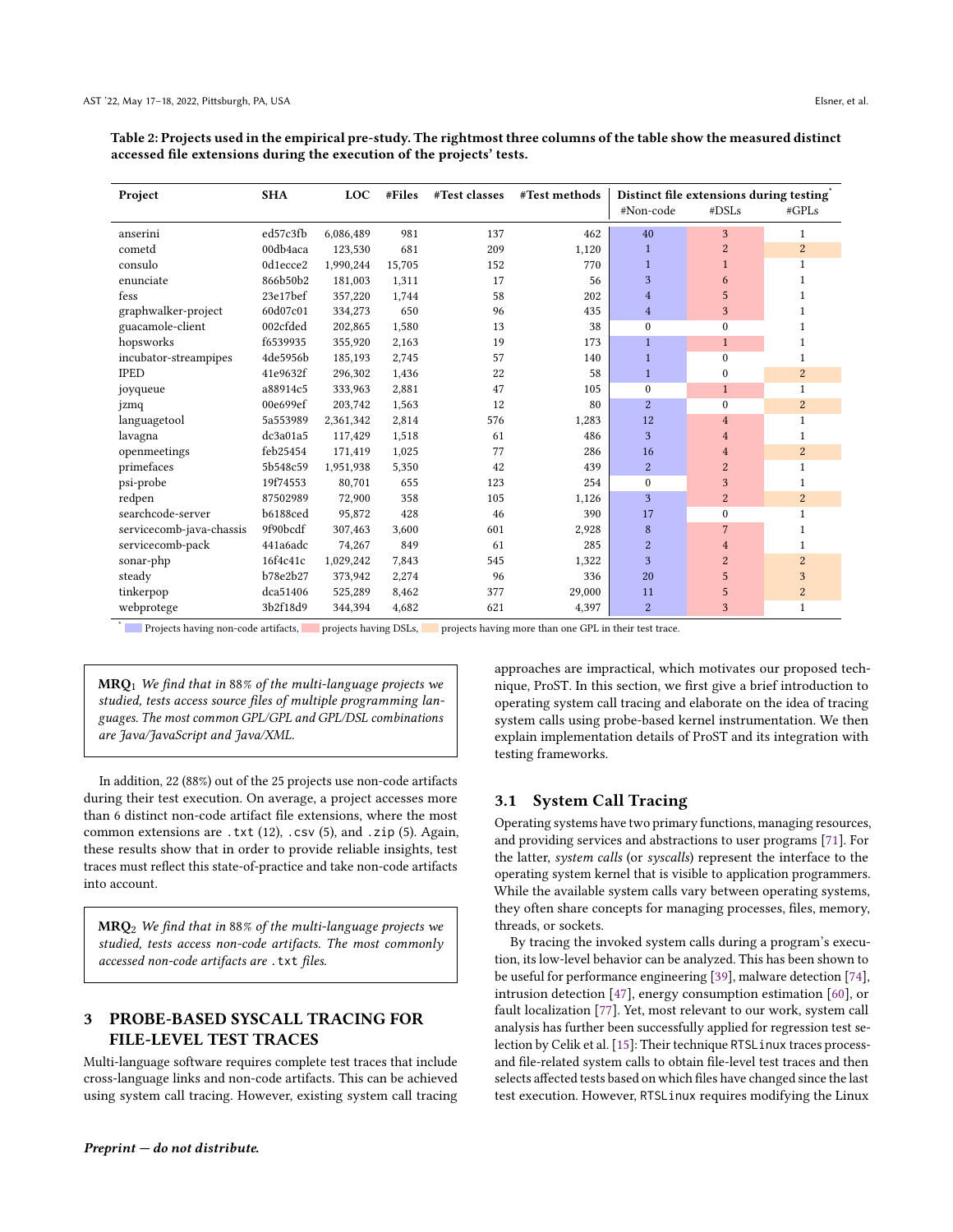kernel through a custom Linux kernel module to run efficiently in kernel mode. We have alluded to why this is impractical for transferability, maintainability, and security reasons. To provide an alternative, less intrusive approach to system call tracing, Celik et al. implement their technique in user space using strace, which, however, introduces the significant overhead of 61.16% compared to non-instrumented test execution (approximately 4 times the overhead of RTSLinux, 14.9%) [\[15\]](#page-10-2).

Given that none of the existing approaches for system call tracing is both efficient and non-intrusive, we suggest the use of probe-based kernel instrumentation in the next subsection.

# 3.2 Probe-based Kernel Instrumentation

Dynamic instrumentation (also referred to as dynamic tracing) has been around at least since the early 1990s and builds on the idea of dynamically inserting instrumentation during the execution of a system [\[14,](#page-10-35) [32,](#page-10-36) [34,](#page-10-37) [37\]](#page-10-38). This reduces instrumentation overhead as it allows engineers to instrument only those parts of the system that they are interested in [\[37\]](#page-10-38). Technology that enables such dynamic instrumentation is commonly referred to as dynamic instrumentation framework or observability technology [\[32,](#page-10-36) [34\]](#page-10-37).

DTrace  $[14]^5$  $[14]^5$  $[14]^5$  is the first such technology that we investigate: After its development was initiated at Oracle for Solaris in 2005, it has been integrated into macOS/Mac OS X (2007), FreeBSD (2008), and more recently into Windows (2019) [\[34,](#page-10-37) [63\]](#page-11-29). DTrace provides capabilities to dynamically instrument so-called probes, which are static or dynamic instrumentation points. Users can then write programs in a C-like scripting language that are executed if those probes fire. While there have been efforts to port <code>DTrace</code> to <code>Linux $^6$  $^6$ ,</code> they were never merged into the kernel. However, in 2014<sup>[7](#page-4-2)</sup>, an extension of the Berkley Packet Filter (BPF)—an in-kernel virtual machine originally created to analyze network traffic in 1993 [\[55\]](#page-11-30) has been introduced to the Linux kernel [\[26\]](#page-10-39). This extension, called eBPF, allows to run programs in response to instrumentation points in the kernel beyond networking subsystems. This new flexibility has led to the development of several front-ends for eBPF, including bpftrace<sup>[8](#page-4-3)</sup>, which provides a similar interface and capabilities as DTrace, albeit using eBPF [\[31\]](#page-10-40).

In particular, both DTrace and bpftrace share the concepts of probes, i.e., instrumentation points, predicates, i.e., conditions that allow filtering when a probe fires, and actions, i.e., the programs or sets of instructions that are executed if a probe fires [\[32,](#page-10-36) [34\]](#page-10-37). For all the above mentioned operating systems' kernels, probes are (static) instrumentation points which are added during kernel compile-time as NOP-instructions. DTrace and bpftrace can dynamically register actions as event listeners to these probes during runtime. Similar to DTrace, bpftrace offers a C-like scripting language to define actions for probes. Listing [1](#page-4-4) shows two sample scripts that instrument the open system call on macOS using DTrace and on Linux using bpftrace. In the given examples, an action is defined, that prints the current process identifier (PID) and the file path to be opened. This action is associated to the

probe identifier (syscall:: open: entry) and a predicate (/pid == 123/).

```
// Instrumentation of `open` on macOS using DTrace
syscall::open:entry
\gammapid == 123/
{
    printf("%d %s\n", pid, cleanpath(copyinstr(arg0)));
}
// Instrumentation of `open` on Linux using bpftrace
tracepoint:syscalls:sys_enter_open
\gammapid == 123/
{
    printf("%d %s\n", pid, str(args->filename));
}
```
#### Listing 1: Sample scripts that instrument the **open** system call using **DTrace** on macOS and **bpftrace** on Linux.

Both technologies, DTrace and bpftrace, contribute to the practicality of tracing regarding performance overhead and security issues [\[33\]](#page-10-24): Registered actions run in their own safe execution environment inside the kernel and are designed for minimal overhead during operation [\[34\]](#page-10-37). In fact, both DTrace and bpftrace are used in production environments at Netflix and Facebook, among others [\[30,](#page-10-23) [33\]](#page-10-24).

# 3.3 Implementation and Integration

<span id="page-4-5"></span>

Figure 1: High level architecture of ProST

Fig. [1](#page-4-5) illustrates the high level architecture of ProST. ProST has two distinct components, one concerned with (syscall) tracing and one with integration into testing frameworks. In the following, we outline how these two components work together to collect file-level test traces by instrumenting system calls.

3.3.1 Tracing. We have already motivated why we rely on the dynamic instrumentation technologies DTrace and bpftrace to trace system calls. To provide support for different operating systems, ProST acts as a facade to these technologies and selects the suitable DTrace or bpftrace instrumentation script for the corresponding host operating system. Each script takes a root process' PID as input. It then keeps track of all transitive child processes: When a process is spawned, the new PID is added to the set of tracked PIDs and the information triple (timestamp, parentPID, PID) is written to the standard output stream, which is redirected to a tracing log file. Furthermore, system calls related to file accesses are instrumented

<span id="page-4-0"></span><sup>5</sup> DTrace is short for Oracle Solaris Dynamic Tracing Facility [\[34\]](#page-10-37)

<span id="page-4-1"></span><sup>6</sup>Linux port of DTrace: <https://github.com/dtrace4linux/linux>

<span id="page-4-3"></span><span id="page-4-2"></span><sup>&</sup>lt;sup>7</sup> Initial proposal of eBPF on the Linux kernel mailing list by Alexei Starovoitov in 2013: <https://lkml.org/lkml/2013/12/2/1066> 8 bpftrace: <https://bpftrace.org/>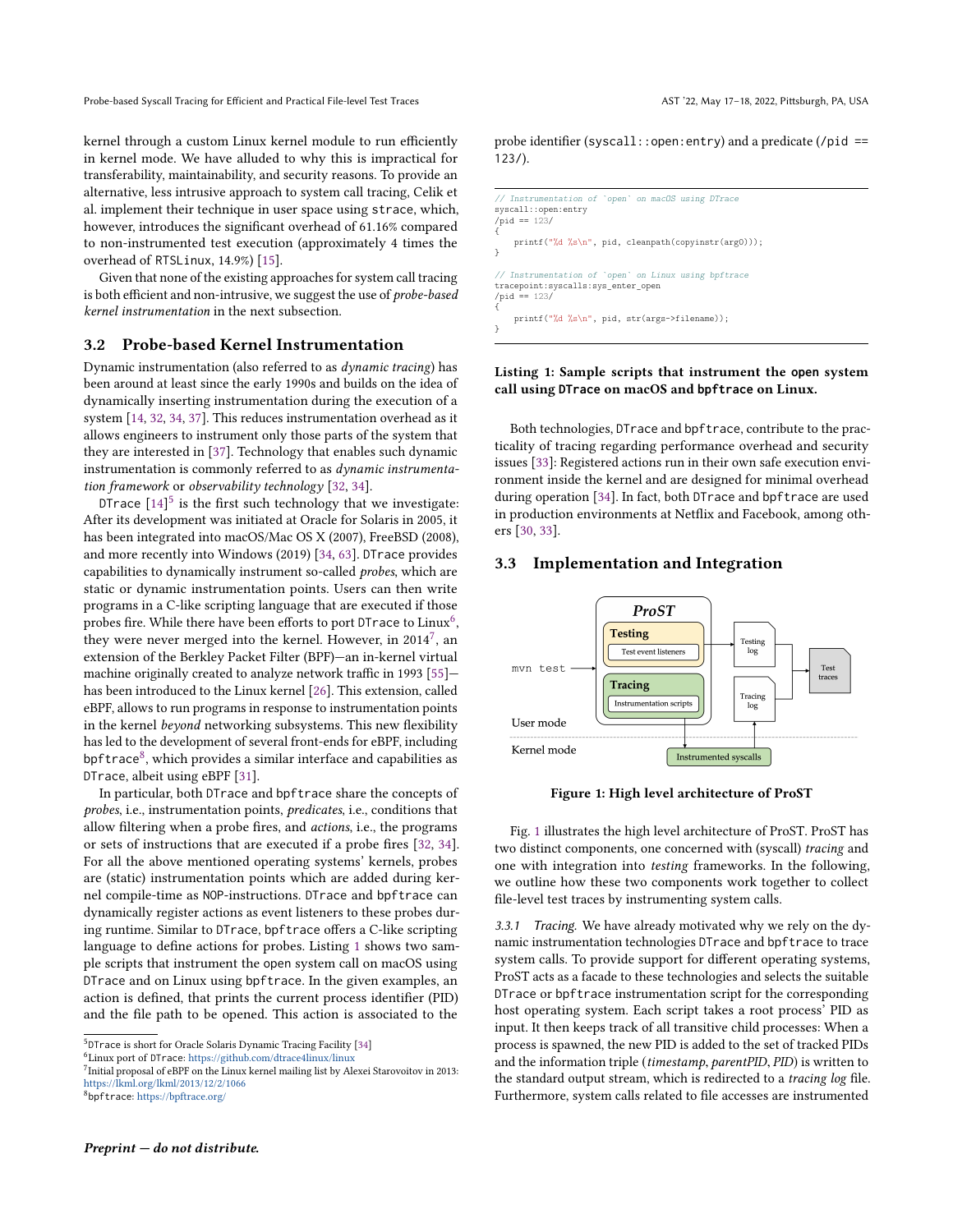under the condition (predicate) that the caller's PID is in the set of tracked PIDs. Whenever a file is opened, the instrumentation adds the information triple (timestamp, PID, filepath) to the tracing log. While this information already allows collecting all transitively accessed files for each PID, it is still insufficient to link tests and files to obtain test traces. The reasons are that (1) PIDs may be reused by the operating system and (2) we miss a mapping of test identifier to PID. Therefore, we require a second artifact, the testing log, which is described next.

3.3.2 Testing. To associate accessed files from the tracing log with the corresponding test that opened them, we need to know when a test started and when it ended. Testing frameworks typically offer a test event listener API, that allows defining custom event listeners (e.g., JUnit [\[8\]](#page-10-41), GoogleTest [\[2\]](#page-10-42), Jest [\[3\]](#page-10-43)). ProST currently implements a JUnit test event listener that logs the information (timestamp, PID, testidentifier, eventtype) to the testing log whenever a test suite is started and ended $^9$  $^9$ . The JUnit test event listener can either be added as an external dependency or to the JVM classpath of the system under test. ProST can be easily used with other testing frameworks that support test event listeners as well, since our logging format is not specific to any testing framework or programming language.

Mapping file accesses to tests through PIDs and timestamps, ProST combines tracing and testing log to construct file-level test traces as shown in Fig. [1.](#page-4-5) More formally, the test traces are a set of tests T, where each test  $t \in T$  is associated to its set of accessed files  $F_t$ . Notably, a test trace does not imply the order in which files are accessed, but only constitutes the set of accessed files during execution.

3.3.3 Integration. We implemented ProST as a command line program which takes an arbitrary user command as input, e.g., mvn test. If the test event listener is added to the system under test, this will output both, tracing and testing log. ProST then converts these log files into a structured JSON output file, containing the file-level test traces.

One important aspect of test execution is parallelization. Similar to RTSLinux, ProST supports tracing parallel execution of tests through multi-processing (i.e., running multiple processes with one test per process), as it transitively follows all child processes of the user command and thereby collects all file accesses for each test [\[15\]](#page-10-2).

Since DTrace and bpftrace provide far more probes (beyond system call instrumentation points), ProST is easily extensible to trace further events than file accesses during test execution. Examples are events related to socket communication or multi-threading which can be useful to detect flaky tests or prioritize regression tests. We discuss extension points and use cases in Sec. [4.5.](#page-6-0)

#### 4 EVALUATION

To evaluate the effectiveness and efficiency of ProST, we perform an empirical study on the multi-language software projects introduced in Sec. [2.](#page-1-1) We strive to answer the following research questions (RQs):

- RQ1: How many more files are included in ProST's test traces compared to language-specific instrumentation?
- $\mathbb{R}Q_2$ : How efficient is ProST in terms of introduced execution time overhead compared to language-specific instrumentation?

Since ProST aims to be practical and portable, we discuss the transferability of our evaluation results to other operating systems than Linux and other language environments than the JVM in Sec. [4.5.](#page-6-0) All experiment results and scripts are part of our reproduction package.

#### <span id="page-5-4"></span>4.1 Study Subjects

During our motivating pre-study, we identified 25 multi-language software projects from open-source development listed in Table [2.](#page-3-0) We have outlined the project selection criteria in Sec. [2.](#page-1-1) Notably, as previously stated, all projects use one GPL that runs on the JVM, which is one of the threats to validity of our study (see Sec. [4.6\)](#page-8-0).

Throughout the course of our empirical study, we encountered problems with the projects joyqueue and tinkerpop: joyqueue has fluctuating test cleanup times due to complex locking and multithreading mechanisms, which would lead to distorted test execution runtimes in RQ2. For tinkerpop, ProST's JUnit test listener was not applicable due to incompatibility issues with a custom JUnit runner that tinkerpop uses for several tests. Thus, only 23 out of the initial 25 projects could be included for the sake of this evaluation.

# 4.2 Comparing Language-specific Techniques

Since all of our projects use a JVM programming language as their main GPL (see Sec. [2\)](#page-1-1), we need to compare ProST to languagespecific instrumentation techniques that target the JVM. We employ one publicly available coverage tool,  $\texttt{JacCoCo}^{10},$  $\texttt{JacCoCo}^{10},$  $\texttt{JacCoCo}^{10},$  that supports collecting test traces on the JVM (also called per-test coverage) and has been used in prior studies on regression test optimization [\[10,](#page-10-15) [13,](#page-10-7) [58\]](#page-11-32). Additionally, we implemented a straightforward file-level instrumentation technique for the JVM, ClassInst. The reason why we implement a language-specific technique ourselves and do not only rely on JaCoCo, is that JaCoCo is not specifically designed to collect file-level test traces. It collects more fine-grained execution information and offers additional runtime features, such as a Web server to interact with JaCoCo during test execution. Since these features lead to higher overhead during test execution, comparing ProST only to JaCoCo would be unfair. Thus, we compare ProST to both, an existing tool and a raw instrumentation technique.

Notably, similar to ProST, JaCoCo and ClassInst also require a simple JUnit test execution listener to link covered Java .class files to tests.

<span id="page-5-3"></span>4.2.1 *JaCoCo*. JaCoCo is a popular code coverage library for the JVM that instruments bytecode during runtime using the ASM bytecode manipulation framework<sup>[11](#page-5-2)</sup> and the Java Agent API [\[1\]](#page-10-44). With single-threaded execution of tests, JaCoCo allows to collect per-test coverage by dumping collected coverage after a test has been run (e.g., triggered by a test execution listener) [\[10,](#page-10-15) [13\]](#page-10-7). Similar

<span id="page-5-0"></span><sup>&</sup>lt;sup>9</sup>Similar to prior regression testing research, we consider one test as one test suite (i.e., test class) [\[22,](#page-10-4) [29,](#page-10-20) [69,](#page-11-5) [76\]](#page-11-31).

<span id="page-5-1"></span> $^{10}\texttt{Jac}\texttt{OC}$  : <https://www.eclemma.org/jacoco/>

<span id="page-5-2"></span><sup>11</sup>ASM bytecode manipulation framework: <https://asm.ow2.io>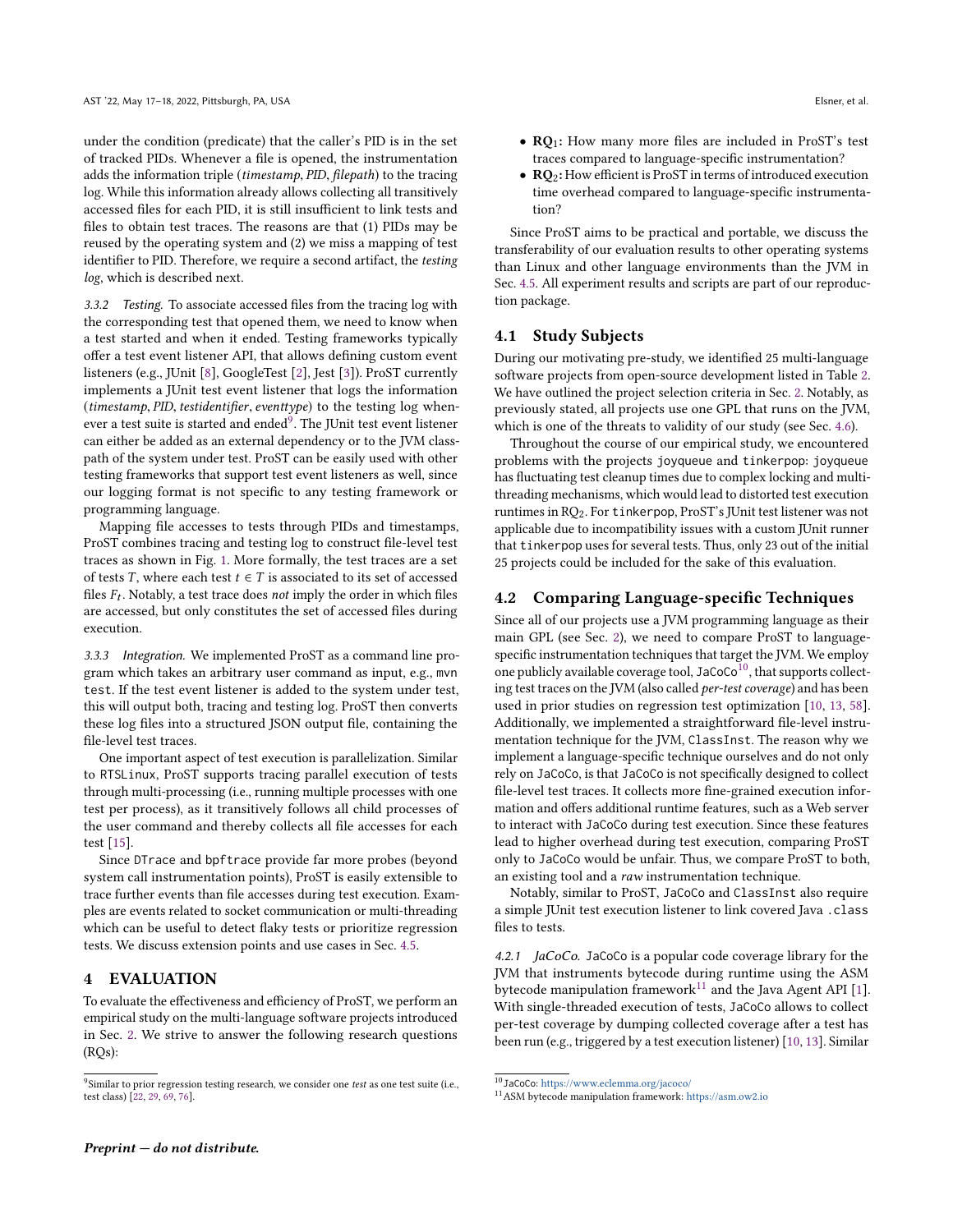to [\[58\]](#page-11-32), we use a JaCoCo wrapper $12$  that facilitates collecting pertest coverage. This wrapper collects statement coverage by default. However, per-test statement coverage information can simply be aggregated to file-level test traces.

4.2.2 Language-specific File-level Instrumentation. Regression test selection tools such as Ekstazi [\[28,](#page-10-5) [29\]](#page-10-20) or HyRTS [\[78\]](#page-11-7) internally rely on file-level instrumentation techniques. Yet, they are specifically designed for regression test selection and either do not offer an interface to only collect test traces or do not support JDK or JUnit versions newer than 8 or 4, respectively. Hence, we cannot directly apply them in our study, as the majority of projects (16/23) uses a newer JDK version. Thus, we implemented a simple languagespecific instrumentation approach (ClassInst) that is based on the same underlying concepts of dynamic code instrumentation using the Java Agent API. Similar to Ekstazi, HyRTS, and JaCoCo, ClassInst intercepts class loading into the JVM during runtime. Thus, when a class or a Java Archive (JAR) containing a class is loaded into the JVM, its corresponding . class or . jar file path is printed into a log file (i.e., tracing log). Due to the JVM's lazy class loading, this instrumentation will only cover all .class files, that are actually used by the test that is executed.

# 4.3 Experiment Execution

For the experiments, we reuse the two shell scripts, build. sh and test.sh (see Sec. [2.2\)](#page-2-3) for building and testing the project. Recall that this allows us to separate the build process from the testing process. The experiments are conducted as follows: We iterate over all 23 projects and first build the project. Second, similar to Celik et al. [\[15\]](#page-10-2), we add the Maven Surefire test options -DforkCount=1 and -DreuseForks=false to the test script (test.sh). This instructs Maven Surefire to run tests in isolation in a separate JVM which removes effects of JVM caching or parallel execution (partly not supported by JaCoCo, see Sec. [4.2.1\)](#page-5-3) for the sake of our experiments. While this may introduce additional overhead for JVM forking, it is a common approach used in industry and the default in several of the studied projects [\[9,](#page-10-45) [15,](#page-10-2) [57\]](#page-11-33). In fact, when collecting test traces, it is beneficial to use JVM forking in general, as it increases the reliability of test results by preventing shared test state pollution or test-order dependencies [\[9,](#page-10-45) [15,](#page-10-2) [57\]](#page-11-33).

We then execute the adjusted test. sh script with ProST, JaCoCo, and ClassInst instrumentation and measure the wall-clock end-toend test execution time for each of them. Additionally, we execute the tests once without instrumentation, only including the JUnit test execution listener that is needed for all instrumentation techniques (NoInst).

We perform our experiments on a machine with an Intel® Core<sup>™</sup> i7-6700 processor containing 8 logical cores which run at 3.4 GHz, 16 GB main memory, and running the GNU/Linux Ubuntu 20.04 (64 bit) operating system.

# 4.4 Results

4.4.1  $RQ_1$ : Test Trace Comparison. Table [3](#page-7-0) contains the number of files that are part of the test traces for each studied project as collected by ProST, JaCoCo, and ClassInst. Notably, ClassInst and

JaCoCo are based on the same dynamic instrumentation approach using the Java Agent API and therefore cover the same .class files that were loaded into the JVM. On average, 89.2% (335) more files are collected by ProST, indicating that ProST's test traces are more complete and language-specific techniques alone would miss per-test file dependencies in the studied projects. The measured average number of file dependencies per test (class) increases by a factor of 3.5. It is important to note that not only the numbers are higher, but also that all files tracked by JaCoCo and ClassInst are also covered by ProST. If ProST's test traces are used in the context of regression test selection, this enables higher safety than using JaCoCo or ClassInst [\[15\]](#page-10-2).

In general, this supports prior regression testing research, where language-specific techniques only collected 16.99% of the files collected with system call tracing [\[15\]](#page-10-2). However, while these findings imply a factor of 5.89 more file dependencies, we only collect roughly a factor of 0.9 (89%) more files with ProST. We expect these differences to stem from the fact that Celik et al. [\[15\]](#page-10-2) do not filter out accessed directories, which, in Linux, are considered files, and do not exclude files generated by the build or testing frameworks as well as system and JDK-related files. Yet, we believe that applying these filters is reasonable, since these files are not tracked by the version control system and, depending on the system, can be out of the developers control (e.g., continuous integration build machines).

 $RO<sub>1</sub>$  We find that in the considered projects, test traces collected with ProST contain all files found with language-specific techniques and on average 89.2% more files.

4.4.2  $RQ_2$ : Efficiency. In order to calculate the introduced execution overhead by ClassInst, ProST, and JaCoCo, we measure the wall-clock end-to-end test execution time for each project in our experimental Linux setup. The rightmost four columns of Table [3](#page-7-0) depict these times for each technique including NoInst. The average introduced test execution time overhead are 7.4% for ClassInst, 4.6% for ProST, and 286.5% for JaCoCo. While the comparatively high overhead introduced by JaCoCo is expected, as it instruments Java bytecode at statement level, ClassInst has significant smaller overhead. This emphasizes that it is fairer to compare to ClassInst than to JaCoCo. ProST has an even slightly smaller overhead than ClassInst (2.8 pp). Despite this efficiency, ProST collects all files covered by ClassInst and JaCoCo and additional 89.2% files.

RQ<sub>2</sub> We find that ProST adds an execution time overhead of 4.6% on top of non-instrumented test execution. This overhead is smaller than with lightweight language-specific instrumentation (7.4%).

#### <span id="page-6-0"></span>4.5 Discussion

In the following, we discuss the results, transferability and implementation aspects, as well as use cases and extensions for ProST.

4.5.1 Transferability to other languages and frameworks. We have alluded to why system call tracing is a language-agnostic approach

<span id="page-6-1"></span><sup>12</sup>JaCoCo wrapper: <https://github.com/cqse/teamscale-jacoco-agent>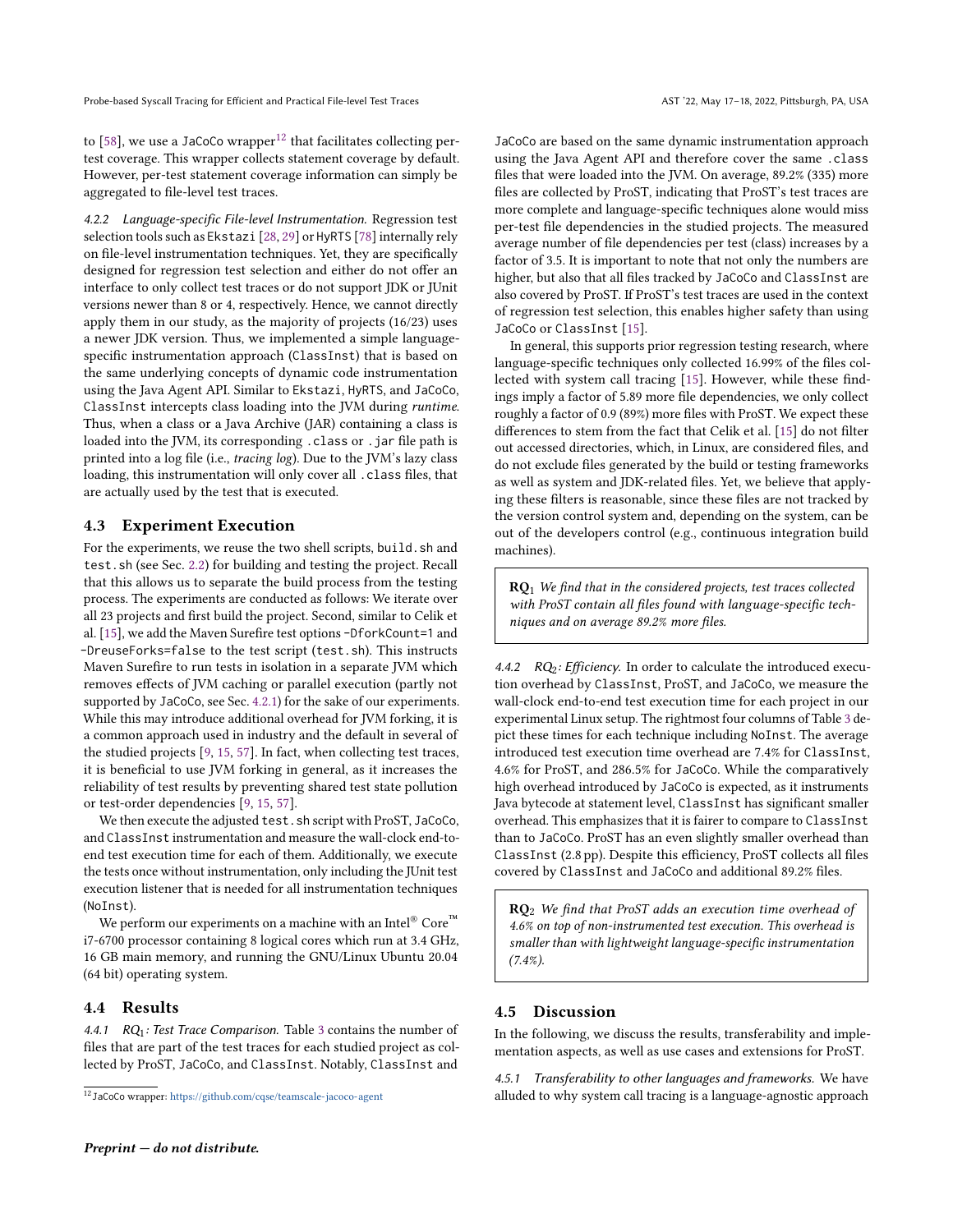| Project                  |                    |           | Number of distinct files in test traces $(RQ_1)$ |                  | Test execution time [sec] $(RQ_2)$ |           |           |           |
|--------------------------|--------------------|-----------|--------------------------------------------------|------------------|------------------------------------|-----------|-----------|-----------|
|                          | ClassInst / JaCoCo |           | ProST                                            |                  | NoInst                             | ClassInst | ProST     | JaCoCo    |
|                          | Total              | Avg./Test | Total                                            | $\rm{Avg.}/Test$ |                                    |           |           |           |
| anserini                 | 481                | 31.96     | 1,949                                            | 213.04           | 160.31                             | 177.27    | 166.08    | 2,570.32  |
| cometd                   | 1,213              | 53.07     | 1,343                                            | 70.47            | 2,264.20                           | 2,304.74  | 2,268.18  | 2,632.76  |
| consulo                  | 555                | 12.96     | 641                                              | 67.00            | 154.87                             | 160.59    | 158.87    | 327.25    |
| enunciate                | 213                | 16.94     | 405                                              | 92.94            | 23.76                              | 25.27     | 25.10     | 39.71     |
| fess                     | 1,303              | 104.78    | 1,747                                            | 359.48           | 164.92                             | 172.67    | 168.96    | 267.28    |
| graphwalker-project      | 486                | 37.56     | 1,112                                            | 62.41            | 103.78                             | 115.18    | 106.81    | 293.86    |
| guacamole-client         | 104                | 11.77     | 149                                              | 22.92            | 6.59                               | 7.53      | 8.03      | 24.31     |
| hopsworks                | 174                | 20.80     | 434                                              | 227.87           | 16.13                              | 16.88     | 17.22     | 44.00     |
| incubator-streampipes    | 262                | 15.20     | 490                                              | 114.64           | 50.93                              | 55.07     | 52.91     | 111.23    |
| <b>IPED</b>              | 56                 | 6.86      | 300                                              | 249.95           | 10.53                              | 11.84     | 12.14     | 42.72     |
| jzmq                     | 68                 | 12.27     | 72                                               | 13.55            | 12.63                              | 11.91     | 13.20     | 28.72     |
| languagetool             | 1,715              | 44.77     | 2,493                                            | 127.17           | 1,440.13                           | 1,494.65  | 1,473.34  | 2,367.55  |
| lavagna                  | 537                | 132.89    | 662                                              | 261.20           | 151.66                             | 161.76    | 153.63    | 280.56    |
| openmeetings             | 941                | 156.13    | 1,578                                            | 806.43           | 2,611.11                           | 2,862.62  | 2,792.20  | 2,928.79  |
| primefaces               | 368                | 22.60     | 402                                              | 64.83            | 48.13                              | 51.51     | 50.95     | 102.84    |
| psi-probe                | 497                | 20.47     | 584                                              | 101.78           | 82.86                              | 91.98     | 86.33     | 267.47    |
| redpen                   | 279                | 67.89     | 325                                              | 128.70           | 127.88                             | 142.68    | 131.25    | 258.10    |
| searchcode-server        | 185                | 25.51     | 966                                              | 86.31            | 36.08                              | 38.24     | 37.17     | 69.71     |
| servicecomb-java-chassis | 3,571              | 51.43     | 3,882                                            | 130.04           | 3,502.01                           | 3,580.96  | 3,484.01  | 4,718.90  |
| servicecomb-pack         | 646                | 64.05     | 872                                              | 159.16           | 292.26                             | 313.84    | 295.89    | 374.53    |
| sonar-php                | 1,391              | 82.29     | 1,726                                            | 105.60           | 240.32                             | 279.51    | 249.65    | 1,040.06  |
| steady                   | 708                | 28.36     | 1,188                                            | 111.26           | 493.82                             | 502.48    | 502.84    | 624.78    |
| webprotege               | 1,699              | 16.96     | 1,834                                            | 98.78            | 426.23                             | 494.24    | 437.96    | 1,444.52  |
| Avg.                     | 758.78             | 45.11     | 1,093.65                                         | 159.81           | 540.05                             | 568.41    | 551.86    | 906.96    |
| Σ                        | 17,452.00          | 1,037.52  | 25,154.00                                        | 3,675.53         | 12,421.14                          | 13,073.42 | 12,692.72 | 20,859.97 |

<span id="page-7-0"></span>Table 3: Empirical evaluation results for  $RQ_1$  and  $RQ_2$  for the studied projects (excludes 2 discarded projects)

to collect dynamic per-test dependencies at file-level granularity. Nonetheless, there are language-specific peculiarities that affect the effectiveness of ProST.

Considering the JVM, syscall tracing can be imprecise, if accessed .class files reside inside JARs, as only the accessed JAR will be part of the test trace [29]. This limitation applies to ProST as well. Notably, in contrast to ProST, both JaCoCo and ClassInst can track which . class files inside a JAR were accessed.

If ProST is used on C/C++ software, where source files are compiled to (often large) binary files, ProST's test traces might be too coarse grained for precise per-test analysis. Still, as opposed to language-specific instrumentation, ProST will cover all non-code artifacts and file accesses made by spawned subprocesses. ProST can thus be applied on top of existing language-specific instrumentation techniques, e.g., augment established code coverage-based techniques.

Furthermore, interpreted languages such as Python or JavaScript use different implementations for lazy loading and evaluation of source files than the JVM. In the worst case, this may lead to all source files to be opened that are imported by a test-even if no code from these files is actually used by the test [15].

Overall, while ProST is applicable to arbitrary language environments, it definitely has limitations with respect to precision for languages that compile to large binary files or with interpreted languages. We believe that ProST is specifically useful in scenarios

 $Preprint - do$  not distribute.

where cross-language links are present and tests intensively make use of non-code artifacts.

4.5.2 Portability to other operating systems. To evaluate whether our results for  $RQ_2$  hold for different operating systems, we repeated our efficiency analysis again for a subset of five randomly sampled projects, that were also buildable and testable on Windows and macOS, namely anserini, enunciate, lavagna, primefaces, searchcode-server. On those projects, ProST introduced on average 3.9% (Linux), 4.1% (macOS), and 7.6% (Windows) execution time overhead. Hence, while the measured execution overhead is indeed affected by the operating system and ProST has a slightly smaller overhead on Linux on the project sample (3.9% versus 4.6% on all projects), we can observe that ProST introduces relatively low overhead of <10% on all three operating systems.

4.5.3 Running one test per process. In our experiments, we rely on Maven Surefire's JVM forking mechanism to run each test in its own process. While we have discussed that this is a common practice as it leads to more stable test results, it might not be supported by an arbitrary testing framework for a given programming language. Furthermore, such process forking might be undesired as it implies additional overhead and removes caches between tests, such as the JVM class loader cache. Yet, even in those cases, ProST can provide significant benefits: As long as the testing framework allows registering a test event listener, which is a requirement for any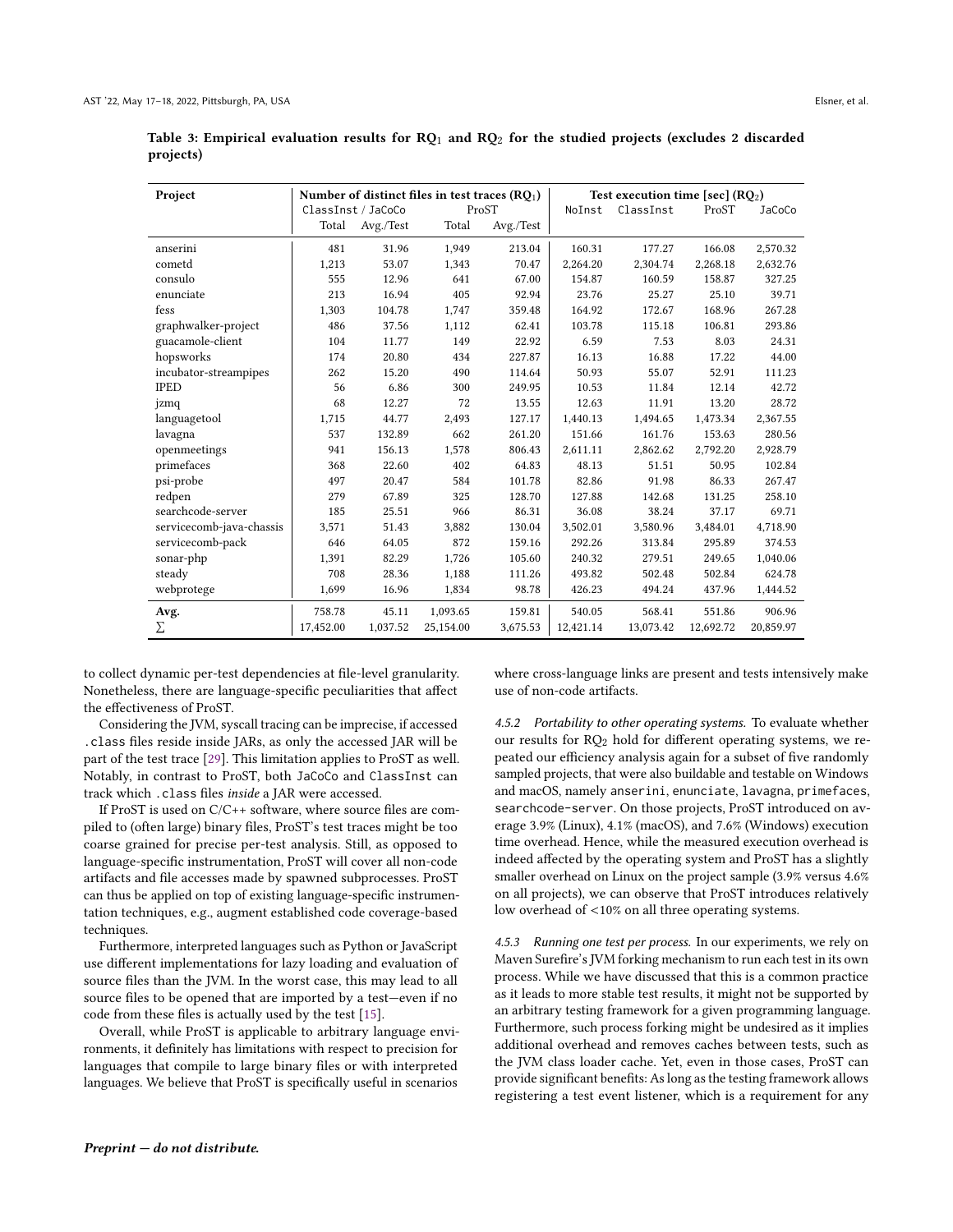per-test dependency analysis, one can also use ProST on top of an existing language-specific instrumentation. More precisely, if a project already uses a language-specific technique to obtain test traces, adding ProST can enrich these test traces by non-code or multi-language artifacts. In fact, we are combining ProST with lightweight Java bytecode instrumentation at our industry partner, in order to gain more fine-grained test traces.

4.5.4 Writing to log files. As described, ProST and ClassInst currently log every file access directly into a tracing log file. While this is not the most efficient way to store these data, it allows us to measure the actual instrumentation overhead in isolation, regardless of the used storing mechanism (e.g., in-memory storage or storing accessed files directly into a database). Furthermore, this way, we circumvent multi-threading problems with synchronized code blocks, but simply rely on the operating system's file locking mechanism. Hence, for the sake of comparing actual instrumentation overhead, we deem the log file approach to be reasonable.

<span id="page-8-2"></span>4.5.5 Use Cases and Extensions for ProST. As ProST uses generic kernel instrumentation frameworks, it can be applied and extended for several use cases which we discuss here.

Regression Test Selection. Test traces obtained with system call tracing have been used for regression test selection by Celik et al. [\[15\]](#page-10-2). To select tests, they compute checksums for each file in a test's trace and check if any of those checksums is affected by changes to the code base. This approach is also applicable to test traces recorded with ProST. In addition, ProST can be easily extended to instrument further available probes. These include, for instance, instrumentation points specifically for the  $JVM^{13}$  $JVM^{13}$  $JVM^{13}$ : DTrace provides probes to instrument any class loading activity in the JVM, which can be used to also trace accesses to .class files packaged into . jar files. Thus, through small context-specific additional instrumentation, we can make test traces obtained with ProST more precise (i.e., fine-grained .class instead of coarse-grained .jar accesses). This can in turn lead to better results for regression test selection techniques [\[29\]](#page-10-20).

We are successfully using ProST to create test traces used for regression test selection at our industry partner IVU in a largescale (>20<sup>M</sup> LOC) multi-language software project that targets the Windows operating system.

Test Case Prioritization. There are plenty of coverage-based test case prioritization techniques which use more fine-grained test traces (e.g., method or statement level) [\[44,](#page-10-46) [68\]](#page-11-9) to rank tests: Tests with more (additional) coverage should thereby be executed first. There are, however, no test case prioritization techniques available that incorporate non-code artifact coverage or coverage of source files in other languages. Yet, as we have shown in Sec. [2.3,](#page-2-4) tests commonly make use of such artifacts in multi-language software. Test traces obtained with ProST provide all information necessary to rank tests also based on those criteria. Furthermore, ProST contains an experimental implementation of tracing socket interaction that tracks whenever a socket is opened from any currently traced process (i.e., test). The number of traced per-test socket interactions

can also be used to prioritize tests, as tests that make network calls are commonly prone to fail [\[62\]](#page-11-17).

Flaky Test Detection and Classification. Flaky tests are tests that may non-deterministically fail and pass with the same program version. They are a well-known problem in regression testing [\[10,](#page-10-15) [41,](#page-10-16) [45,](#page-10-17) [64\]](#page-11-13) and a potential threat for evaluating regression test optimization techniques [\[61\]](#page-11-8). To decrease debugging costs it is thus crucial to detect flaky tests, understand the root causes for flakiness, and, if possible, repair the tests [\[45\]](#page-10-17). File-related input/output is one common root cause for flakiness, that can be analyzed by using test traces from ProST. Flakiness related to concurrency or networking problems [\[45\]](#page-10-17) could also be diagnosed with ProST by instrumenting more probes related to networking or multi-threading (see previous paragraph). We are currently experimenting with using ProST for detecting and classifying flaky tests.

#### <span id="page-8-0"></span>4.6 Threats to Validity

4.6.1 External Validity. The main threats to external validity stem from the representativeness of our empirical results. We address them by analyzing a set of popular, open-source multi-language, yet only JVM-based, projects from different domains, but cannot, by nature of an empirical evaluation, easily generalize the findings beyond these projects.

Another threat is that six of the studied projects have relatively short test runtimes of <1 minute which arguably questions whether test optimization would be necessary in these projects. However, while these projects may not necessarily require test selection, we have discussed further use cases for test traces in Sec. [4.5.5,](#page-8-2) such as failure diagnosis or flakiness root cause classification. In fact, the approach proposed in this paper explicitly does not target a specific use case, but introduces a universal, yet efficient and practical analysis technique based on probe-based system call tracing. Moreover, even in prior studies on regression test selection, 9 of 21 studied projects had test runtimes of <1 minute [\[15\]](#page-10-2).

Finally, as described in Sec. [4.1,](#page-5-4) we exclude two projects from our initial motivating pre-study for the main study, as they provide unreliable evaluation results. While this does not preclude applicability of ProST to these projects, other projects could pose similar challenges to engineers. Yet, such compatibility issues are a general threat for any instrumentation technique that needs to be hooked into the build and testing frameworks and are a known problem for existing regression test selection tools as well [\[81\]](#page-11-21).

4.6.2 Internal Validity. The main internal threats to validity stem from the implementation of ProST, ClassInst, and our evaluation scripts used within our empirical study. To check ClassInst's correctness, we compared the .class files covered by ClassInst with those traces by JaCoCo, a widespread Java instrumentation tool, and did not find any errors. ProST relies on the kernel instrumentation frameworks DTrace and bpftrace. During our experiments and the operation at our industry partner, we found that DTrace on Windows occasionally produces probe errors, which in our case did not lead to any missed accessed files. bpftrace currently only

<span id="page-8-1"></span> $^{13}$  DTrace for Java 8: [https://docs.oracle.com/javase/8/docs/technotes/guides/vm/dtrace.](https://docs.oracle.com/javase/8/docs/technotes/guides/vm/dtrace.html) [html](https://docs.oracle.com/javase/8/docs/technotes/guides/vm/dtrace.html)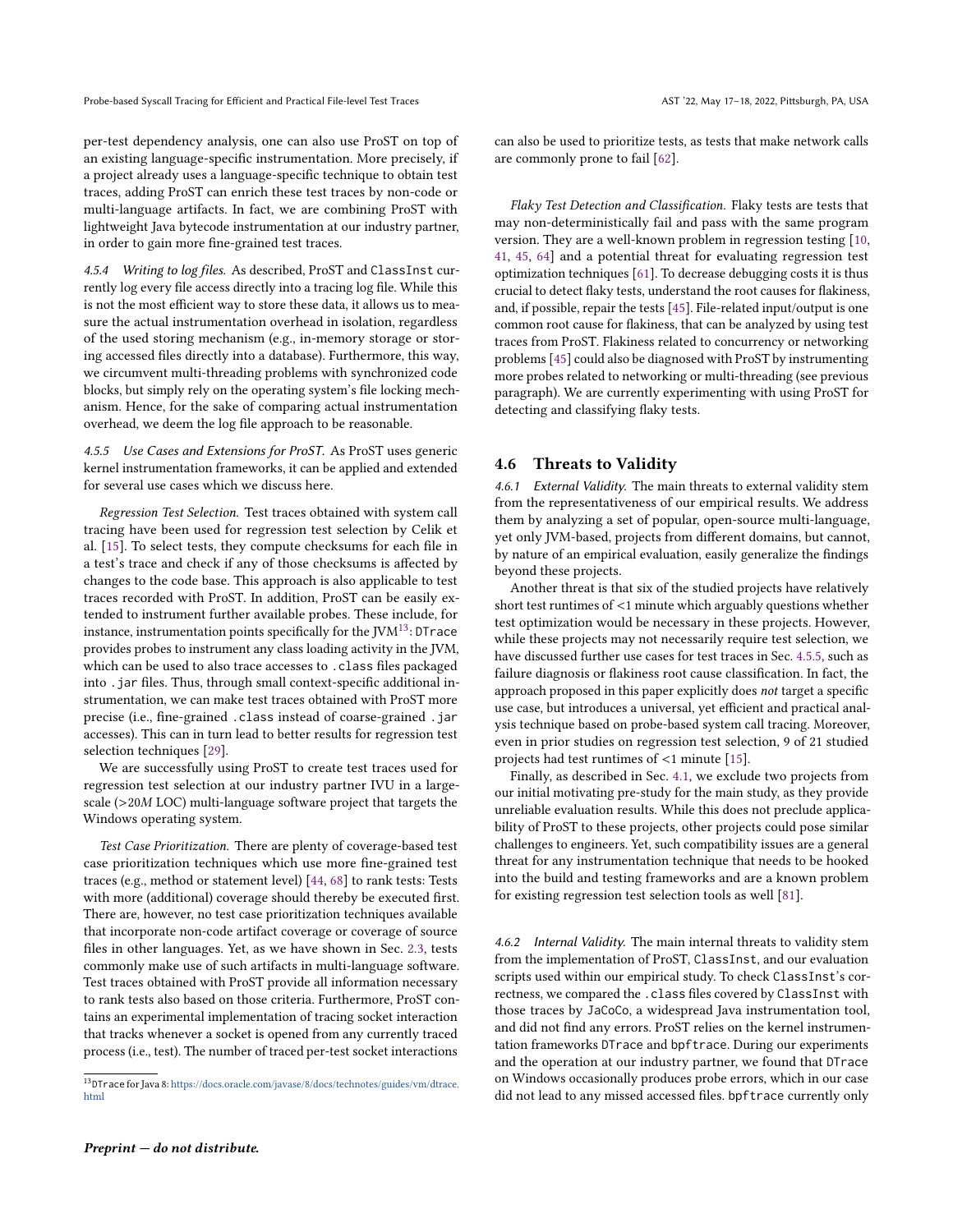supports strings with up to 200 characters, which caused prob-lems in a few of the studied projects<sup>[14](#page-9-0)</sup>. ProST therefore contains its own compiled binary of bpftrace to support strings with up to 220 characters and an updated timestamp API, which has recently been added to bpftrace, but not yet released. To address further implementation-related threats, we wrote unit tests and runtime assertions while developing ProST and manually checked test traces for their validity.

# 5 RELATED WORK

We have referenced work from different research areas throughout this paper. Among these areas, we consider multi-language software and file-level test traces in regression testing to be most relevant for our approach.

#### 5.1 Multi-language Software

Mayer et al. [\[52–](#page-11-24)[54\]](#page-11-20) investigate multi-language software development in open-source and industrial settings. By statically analyzing source code repositories and interviewing developers, they find that software projects use on average five to seven languages. Their results indicate that XML, JSON, and YAML are among the most used DSLs, which we confirm in our pre-study, albeit with dynamic analysis of tests [\[53\]](#page-11-19). Furthermore, the interviewed developers report Java/XML and Java/JavaScript to be the most common language combinations which also matches our findings [\[54\]](#page-11-20).

Bigliardi et al. [\[11\]](#page-10-22) quantitatively analyze the prevalence and development of non-code software artifacts in open-source repositories. Their results show that on average 50% of files in each project are non-code artifacts and that one third of all commits includes changes to these artifacts. In our pre-study even 88% of the studied multi-language projects use non-code artifacts during testing.

Kochhar et al. [\[40\]](#page-10-47) study the impact of multiple languages on the quality of software. In their large scale study of open-source projects, they find that in projects with more languages, the defect proneness is significantly increased. We, on the other hand, do not investigate bug proneness, but study what parts of multi-language software are actually executed during regression testing.

# 5.2 File-level Test Traces in Regression Testing

Gligoric et al. [\[28,](#page-10-5) [29\]](#page-10-20) propose the first dynamic file-level regression test selection technique, Ekstazi. Ekstazi relies on Java bytecode instrumentation and reduces the end-to-end testing time on average by 32% across 32 open-source projects. Furthermore, the authors show that test traces at file granularity are more effective than more fine-grained traces.

Shi et al. [\[69\]](#page-11-5) combine Ekstazi with the static incremental Maven build tool GIB [\[4\]](#page-10-48). The resulting tool, GIBstazi, selects an entire Maven module for testing, in case any non-code artifacts are changed. To measure the impact of such non-code artifacts on the test selection, the authors apply an strace-based tool to see whether any tests access non-code artifacts and how often these non-code artifacts have been changed in the version control history. They find that on average 7.5% of commits contain non-code changes that are relevant for testing.

Celik et al. [\[15\]](#page-10-2) propose RTSLinux, the first and only regression test selection technique that uses system call analysis to trace arbitrary file accesses during testing. RTSLinux thereby collects roughly 6 times more accessed files than Ekstazi and saves 53% of test execution time compared to a retest-all strategy. However, RTSLinux is only applicable in Linux environments and taints the Linux kernel through a custom kernel module. This is arguably impractical in an industrial context, as this implies maintaining that extension for future kernel versions with utmost care to avoid kernel panics. In contrast, ProST uses safe kernel instrumentation techniques available for all major operating systems and, similar to RTSLinux, is highly efficient as it also operates in kernel rather than user mode.

In summary, none of existing studies on multi-language software projects analyze how intensively such software is tested across language boundaries by applying dynamic program analysis. Moreover, to the best of our knowledge, there are no studies on regression testing that specifically investigate how to efficiently collect file-level test traces through system call tracing beyond Linux environments.

# 6 CONCLUSION

Dynamic regression test optimization techniques require per-test execution traces to analyze test runtime behavior and reduce testing effort or feedback time. However, these test traces are typically collected through language-specific code instrumentation, which ignores cross-language boundaries and non-code artifacts. Tracing operating system calls yields more complete test traces by collecting all accessed files during test execution. However, existing approaches are impractical in most contexts due to transferability, maintainability, security, or performance concerns.

In this paper, we propose ProST, a novel system call analysis approach to collect file-level test traces. ProST harnesses probe-based kernel instrumentation frameworks to instrument all relevant fileand process-related system calls. The kernel instrumentation runs in a safe execution environment and currently supports Linux, Windows, and macOS. We empirically study the efficiency and effectiveness of ProST on 25 open-source multi-language software projects. The results show that in 96% (24) of the studied projects tests access non-code artifacts or source files from multiple languages that are missed by language-specific instrumentation techniques. We further find that ProST introduces only 4.6% of execution time overhead during testing (compared to 7.4% overhead with languagespecific techniques) and collects on average 89% more accessed files on top of those collected by language-specific instrumentation.

ProST can thus be used as an efficient, practical, yet more complete approach for obtaining file-level test traces or complement existing language-specific instrumentation to analyze multi-language software systems.

# ACKNOWLEDGMENTS

This work was partially funded by the German Federal Ministry of Education and Research (BMBF), grant SOFIE 01IS18012B. The responsibility for this article lies with the authors.

<span id="page-9-0"></span> $^{14}$  There is a pending pull request that solves the string length limitation issue: [https:](https://github.com/iovisor/bpftrace/pull/1360) [//github.com/iovisor/bpftrace/pull/1360](https://github.com/iovisor/bpftrace/pull/1360)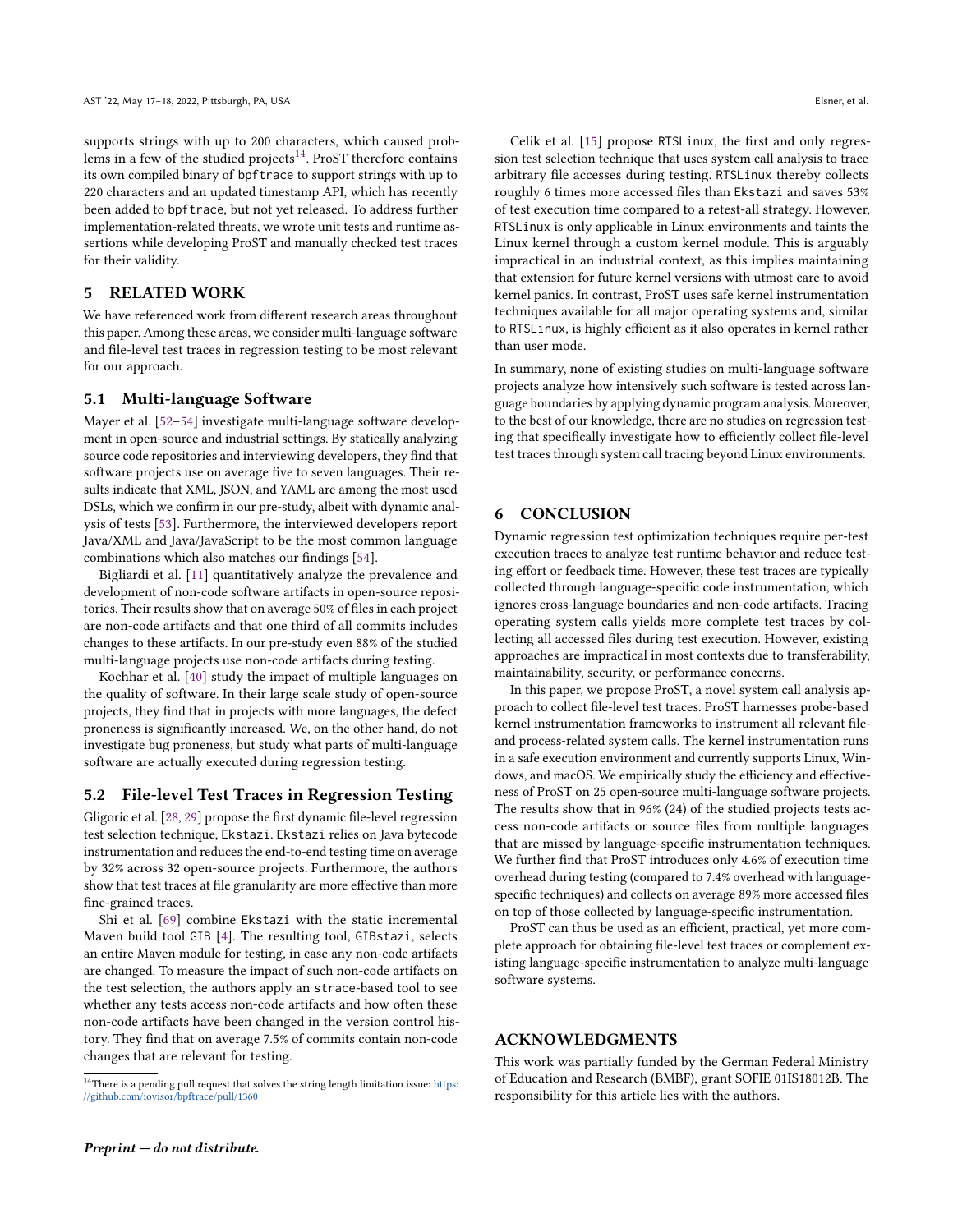Probe-based Syscall Tracing for Efficient and Practical File-level Test Traces AST '22, May 17-18, 2022, Pittsburgh, PA, USA

# **REFERENCES**

- <span id="page-10-44"></span>[1] 2017. Java Agent API. [https://docs.oracle.com/javase/9/docs/api/java/lang/](https://docs.oracle.com/javase/9/docs/api/java/lang/instrument/package-summary.html) [instrument/package-summary.html](https://docs.oracle.com/javase/9/docs/api/java/lang/instrument/package-summary.html)
- <span id="page-10-42"></span>[2] 2021. Advanced googletest Topics. [https://google.github.io/googletest/advanced.](https://google.github.io/googletest/advanced.html{#}defining-event-listeners) [html{#}defining-event-listeners](https://google.github.io/googletest/advanced.html{#}defining-event-listeners)
- <span id="page-10-43"></span>[3] 2021. Configuring Jest. [https://jestjs.io/docs/configuration{#}reporters](https://jestjs.io/docs/configuration{#}reporters-arraymodulename--modulename-options)[arraymodulename--modulename-options](https://jestjs.io/docs/configuration{#}reporters-arraymodulename--modulename-options)
- <span id="page-10-48"></span>[4] 2021. gitflow-incremental-builder (GIB). [https://github.com/gitflow-incremental](https://github.com/gitflow-incremental-builder/gitflow-incremental-builder)[builder/gitflow-incremental-builder](https://github.com/gitflow-incremental-builder/gitflow-incremental-builder)
- <span id="page-10-32"></span>[5] 2021. strace - trace system calls and signals. <http://linux.die.net/man/1/strace>
- <span id="page-10-25"></span>[6] Apache Maven. 2021. Maven Build Lifecycle. [https://maven.apache.org/guides/](https://maven.apache.org/guides/introduction/introduction-to-the-lifecycle.html) [introduction/introduction-to-the-lifecycle.html](https://maven.apache.org/guides/introduction/introduction-to-the-lifecycle.html)
- <span id="page-10-28"></span>[7] Apache Maven. 2021. Maven Surefire Plugin – surefire:test. [https://maven.](https://maven.apache.org/surefire/maven-surefire-plugin/test-mojo.html) [apache.org/surefire/maven-surefire-plugin/test-mojo.html](https://maven.apache.org/surefire/maven-surefire-plugin/test-mojo.html)
- <span id="page-10-41"></span>[8] Stefan Bechtold, Sam Brannen, Johannes Link, Matthias Merdes, Marc Philipp, Juliette de Rancourt, and Christian Stein. 2021. JUnit 5 User Guide: Advanced Topics. [https://junit.org/junit5/docs/current/user-guide/{#}launcher-api-listeners](https://junit.org/junit5/docs/current/user-guide/{#}launcher-api-listeners-custom)[custom](https://junit.org/junit5/docs/current/user-guide/{#}launcher-api-listeners-custom)
- <span id="page-10-45"></span>[9] Jonathan Bell and Gail Kaiser. 2014. Unit test virtualization with VMVM. In Proceedings of the International Conference on Software Engineering. 550–561. <https://doi.org/10.1145/2568225.2568248>
- <span id="page-10-15"></span>[10] Jonathan Bell, Owolabi Legunsen, Michael Hilton, Lamyaa Eloussi, Tifany Yung, and Darko Marinov. 2018. DeFlaker: Automatically Detecting Flaky Tests. Proceedings of the International Conference on Software Engineering (2018), 433–444. <https://doi.org/10.1145/3180155.3180164>
- <span id="page-10-22"></span>[11] Luca Bigliardi, Michele Lanza, Alberto Bacchelli, Marco Dambros, and Andrea Mocci. 2014. Quantitatively exploring non-code software artifacts. In Proceedings of the International Conference on Quality Software. 286–295. [https://doi.org/10.](https://doi.org/10.1109/QSIC.2014.31) [1109/QSIC.2014.31](https://doi.org/10.1109/QSIC.2014.31)
- <span id="page-10-31"></span>[12] Ben Boyter. 2021. Sloc Cloc and Code (scc). <https://github.com/boyter/scc>
- <span id="page-10-7"></span>[13] Benjamin Busjaeger and Tao Xie. 2016. Learning for test prioritization: An industrial case study. In Proceedings of the International Symposium on the Foundations of Software Engineering. 975–980. <https://doi.org/10.1145/2950290.2983954> [14] Bryan M. Cantrill, Michael W. Shapiro, and Adam H. Leventhal. 2004. Dynamic
- <span id="page-10-35"></span>Instrumentation of Production Systems. In Proceedings of the Annual Conference on USENIX Annual Technical Conference. <https://doi.org/10.5555/1247415.1247417>
- <span id="page-10-2"></span>[15] Ahmet Celik, Marko Vasic, Aleksandar Milicevic, and Milos Gligoric. 2017. Regression test selection across JVM boundaries. In Proceedings of the Joint Meeting on European Software Engineering Conference and Symposium on the Foundations of Software Engineering. 809–820. <https://doi.org/10.1145/3106237.3106297>
- <span id="page-10-8"></span>[16] Junjie Chen, Yiling Lou, Lingming Zhang, Jianyi Zhou, Xiaoleng Wang, Dan Hao, and Lu Zhang. 2018. Optimizing test prioritization via test distribution analysis. In Proceedings of the Joint Meeting on European Software Engineering Conference and Symposium on the Foundations of Software Engineering. 656–667. <https://doi.org/10.1145/3236024.3236053>
- <span id="page-10-11"></span>[17] Carmen Coviello, Simone Romano, Giuseppe Scanniello, Alessandro Marchetto, Giuliano Antoniol, and Anna Corazza. 2018. Clustering support for inadequate test suite reduction. In Proceedings of the International Conference on Software Analysis, Evolution and Reengineering. 95–105.
- <span id="page-10-12"></span>[18] Emilio Cruciani, Breno Miranda, Roberto Verdecchia, and Antonia Bertolino. 2019. Scalable Approaches for Test Suite Reduction. In Proceedings of the International Conference on Software Engineering. 419–429.
- <span id="page-10-9"></span>[19] Sebastian Elbaum, Alexey G. Malishevsky, and Gregg Rothermel. 2002. Test case prioritization: A family of empirical studies. IEEE Transactions on Software Engineering 28, 2 (2002), 159–182. <https://doi.org/10.1109/32.988497>
- [20] Sebastian Elbaum, Gregg Rothermel, Satya Kanduri, and Alexey G. Malishevsky. 2004. Selecting a cost-effective test case prioritization technique. Software Quality Journal 12, 3 (2004), 185–210. <https://doi.org/10.1023/b:sqjo.0000034708.84524.22>
- <span id="page-10-3"></span>[21] Sebastian Elbaum, Gregg Rothermel, and John Penix. 2014. Techniques for improving regression testing in continuous integration development environments. In Proceedings of the International Symposium on the Foundations of Software Engineering. 235–245. <https://doi.org/10.1145/2635868.2635910>
- <span id="page-10-4"></span>[22] Daniel Elsner, Florian Hauer, Alexander Pretschner, and Silke Reimer. 2021. Empirically Evaluating Readily Available Information for Regression Test Optimization in Continuous Integration. In Proceedings of the International Symposium on Software Testing and Analysis. 491–504. <https://doi.org/10.1145/3460319.3464834>
- <span id="page-10-30"></span>[23] Daniel Elsner, Roland Wuersching, Markus Schnappinger, and Alexander Pretschner. 2022. Supplemental Material for: Probe-based Syscall Tracing for Efficient and Practical File-level Test Traces. (2022). [https://doi.org/10.6084/m9.](https://doi.org/10.6084/m9.figshare.16811518.v2) [figshare.16811518.v2](https://doi.org/10.6084/m9.figshare.16811518.v2)
- <span id="page-10-1"></span>[24] Kurt Fischer, Farzad Raji, and Andrew Chruscicki. 1981. A Methodology for Retesting Modified Software. In Proceedings of the National Telecommunications Conference. 1–6.
- <span id="page-10-18"></span>[25] Kurt F. Fischer. 1977. A test case selection method for the validation of software maintenance modifications. In Proceedings of International Computer Software and Applications Conference. 421–426.
- <span id="page-10-39"></span>[26] Matt Fleming. 2017. A thorough introduction to eBPF. [https://lwn.net/Articles/](https://lwn.net/Articles/740157/) [740157/](https://lwn.net/Articles/740157/)
- <span id="page-10-27"></span>[27] Ben Fu, Sasa Misailovic, and Milos Gligoric. 2019. Resurgence of Regression Test Selection for C++. In Proceedings of the International Conference on Software Testing, Verification and Validation. 323–334. [https://doi.org/10.1109/ICST.2019.](https://doi.org/10.1109/ICST.2019.00039) [00039](https://doi.org/10.1109/ICST.2019.00039)
- <span id="page-10-5"></span>[28] Milos Gligoric, Lamyaa Eloussi, and Darko Marinov. 2015. Ekstazi: Lightweight Test Selection. In Proceedings of the International Conference on Software Engineering. 713–716. <https://doi.org/10.1109/icse.2015.230>
- <span id="page-10-20"></span>[29] Milos Gligoric, Lamyaa Eloussi, and Darko Marinov. 2015. Practical Regression Test Selection with Dynamic File Dependencies. In Proceedings of the International Symposium on Software Testing and Analysis. 211–222. [https://doi.org/10.1145/](https://doi.org/10.1145/2771783.2771784) [2771783.2771784](https://doi.org/10.1145/2771783.2771784)
- <span id="page-10-23"></span>[30] Brendan Gregg. 2016. DTrace for Linux. [http://www.brendangregg.com/blog/](http://www.brendangregg.com/blog/2016-10-27/dtrace-for-linux-2016.html) [2016-10-27/dtrace-for-linux-2016.html](http://www.brendangregg.com/blog/2016-10-27/dtrace-for-linux-2016.html)
- <span id="page-10-40"></span>[31] Brendan Gregg. 2018. bpftrace (DTrace 2.0) for Linux. [http://www.brendangregg.](http://www.brendangregg.com/blog/2018-10-08/dtrace-for-linux-2018.html) [com/blog/2018-10-08/dtrace-for-linux-2018.html](http://www.brendangregg.com/blog/2018-10-08/dtrace-for-linux-2018.html)
- <span id="page-10-36"></span>[32] Brendan Gregg. 2019. BPF Performance Tools. Addison-Wesley Professional.<br>[33] Brendan Gregg. 2019. Learn eBPF Tracing: Tutorial and Examples. http:
- <span id="page-10-24"></span>Brendan Gregg. 2019. Learn eBPF Tracing: Tutorial and Examples. [//www.brendangregg.com/blog/2019-01-01/learn-ebpf-tracing.html](http://www.brendangregg.com/blog/2019-01-01/learn-ebpf-tracing.html)
- <span id="page-10-37"></span>[34] Brendan Gregg and Jim Mauro. 2011. DTrace: Dynamic Tracing in Oracle Solaris, Mac OS X, and FreeBSD. Prentice Hall Professional.
- <span id="page-10-13"></span>[35] M. Jean Harrold, Rajiv Gupta, and Mary Lou Soffa. 1993. A Methodology for Controlling the Size of a Test Suite. ACM Transactions on Software Engineering and Methodology (TOSEM) 2, 3 (1993), 270–285. <https://doi.org/10.1145/152388.152391>
- <span id="page-10-19"></span>[36] Mary Jean Harrold, Alessandro Orso, James A. Jones, Tongyu Li, Maikel Pennings, Saurabh Sinha, Ashish Gujarathi, Donglin Liang, and S. Alexander Spoon. 2001. Regression test selection for Java software. ACM SIGPLAN Notices 36, 11 (2001), 312–326. <https://doi.org/10.1145/504311.504305>
- <span id="page-10-38"></span>[37] Jeffrey K. Hollingsworth, Barton P. Miller, and Jon Cargille. 1994. Dynamic program instrumentation for scalable performance tools. In Proceedings of the Scalable High-Performance Computing Conference. 841–850. [https://doi.org/10.](https://doi.org/10.1109/shpcc.1994.296728) [1109/shpcc.1994.296728](https://doi.org/10.1109/shpcc.1994.296728)
- <span id="page-10-29"></span>
- <span id="page-10-33"></span>[38] JUnit. 2021. JUnit 5. <https://junit.org/junit5> [39] Nikhil Khadke, Michael Kasick, Soila Kavulya, Jiaqi Tan, and Priya Narasimhan. 2012. Transparent System Call Based Performance Debugging for Cloud Computing. In 2012 Workshop on Managing Systems Automatically and Dynamically (MAD 12).
- <span id="page-10-47"></span>[40] Pavneet Singh Kochhar, Dinusha Wijedasa, and David Lo. 2016. A large scale study of multiple programming languages and code quality. In Proceedings of the International Conference on Software Analysis, Evolution, and Reengineering. 563–573. <https://doi.org/10.1109/SANER.2016.112>
- <span id="page-10-16"></span>[41] Wing Lam, Patrice Godefroid, Suman Nath, Anirudh Santhiar, and Suresh Thummalapenta. 2019. Root causing flaky tests in a large-scale industrial setting. In Proceedings of the International Symposium on Software Testing and Analysis. 101–111. <https://doi.org/10.1145/3293882.3330570>
- <span id="page-10-6"></span>[42] Owolabi Legunsen, August Shi, and Darko Marinov. 2017. STARTS: STAtic regression test selection. In Proceedings of the International Conference on Automated Software Engineering. 949–954. <https://doi.org/10.1109/ase.2017.8115710>
- <span id="page-10-0"></span>[43] Hareton K.N. Leung and Lee White. 1989. Insights into regression testing. In Proceedings of the International Conference on Software Maintenance. 60–69.
- <span id="page-10-46"></span>[44] Yafeng Lu, Yiling Lou, Shiyang Cheng, Lingming Zhang, Dan Hao, Yangfan Zhou, and Lu Zhang. 2016. How does regression test prioritization perform in real-world software evolution?. In Proceedings of the International Conference on Software Engineering. 535–546. <https://doi.org/10.1145/2884781.2884874>
- <span id="page-10-17"></span>[45] Qingzhou Luo, Farah Hariri, Lamyaa Eloussi, and Darko Marinov. 2014. An empirical analysis of flaky tests. In Proceedings of the Symposium on the Foundations of Software Engineering. 643–653. <https://doi.org/10.1145/2635868.2635920>
- <span id="page-10-21"></span>[46] Mateusz Machalica, Alex Samylkin, Meredith Porth, and Satish Chandra. 2019. Predictive Test Selection. In Proceedings of the International Conference on Software Engineering: Software Engineering in Practice. 91–100. [https://doi.org/10.1109/](https://doi.org/10.1109/ICSE-SEIP.2019.00018) [ICSE-SEIP.2019.00018](https://doi.org/10.1109/ICSE-SEIP.2019.00018)
- <span id="page-10-34"></span>[47] Federico Maggi, Matteo Matteucci, and Stefano Zanero. 2010. Detecting intrusions through system call sequence and argument analysis. IEEE Transactions on Dependable and Secure Computing 7, 4 (2010), 381–395.
- <span id="page-10-14"></span>[48] Alexey G. Malishevsky, Gregg Rothermel, and Sebastian Elbaum. 2002. Modeling the cost-benefits tradeoffs for regression testing techniques. In Proceedings of the International Conference on Software Maintenance. IEEE Computer Press, 230–240. <https://doi.org/10.1109/icsm.2002.1167767>
- <span id="page-10-10"></span>[49] Dusica Marijan, Arnaud Gotlieb, and Sagar Sen. 2013. Test case prioritization for continuous regression testing: An industrial case study. In Proceedings of the International Conference on Software Maintenance. 540–543. [https://doi.org/10.](https://doi.org/10.1109/icsm.2013.91) [1109/icsm.2013.91](https://doi.org/10.1109/icsm.2013.91)
- <span id="page-10-26"></span>[50] Toni Mattis, Patrick Rein, Falco Dürsch, and Robert Hirschfeld. 2020. RTP-Torrent: An Open-source Dataset for Evaluating Regression Test Prioritization. In Proceedings of the Conference on Mining Software Repositories. 385–396. <https://doi.org/10.1145/3379597.3387458>